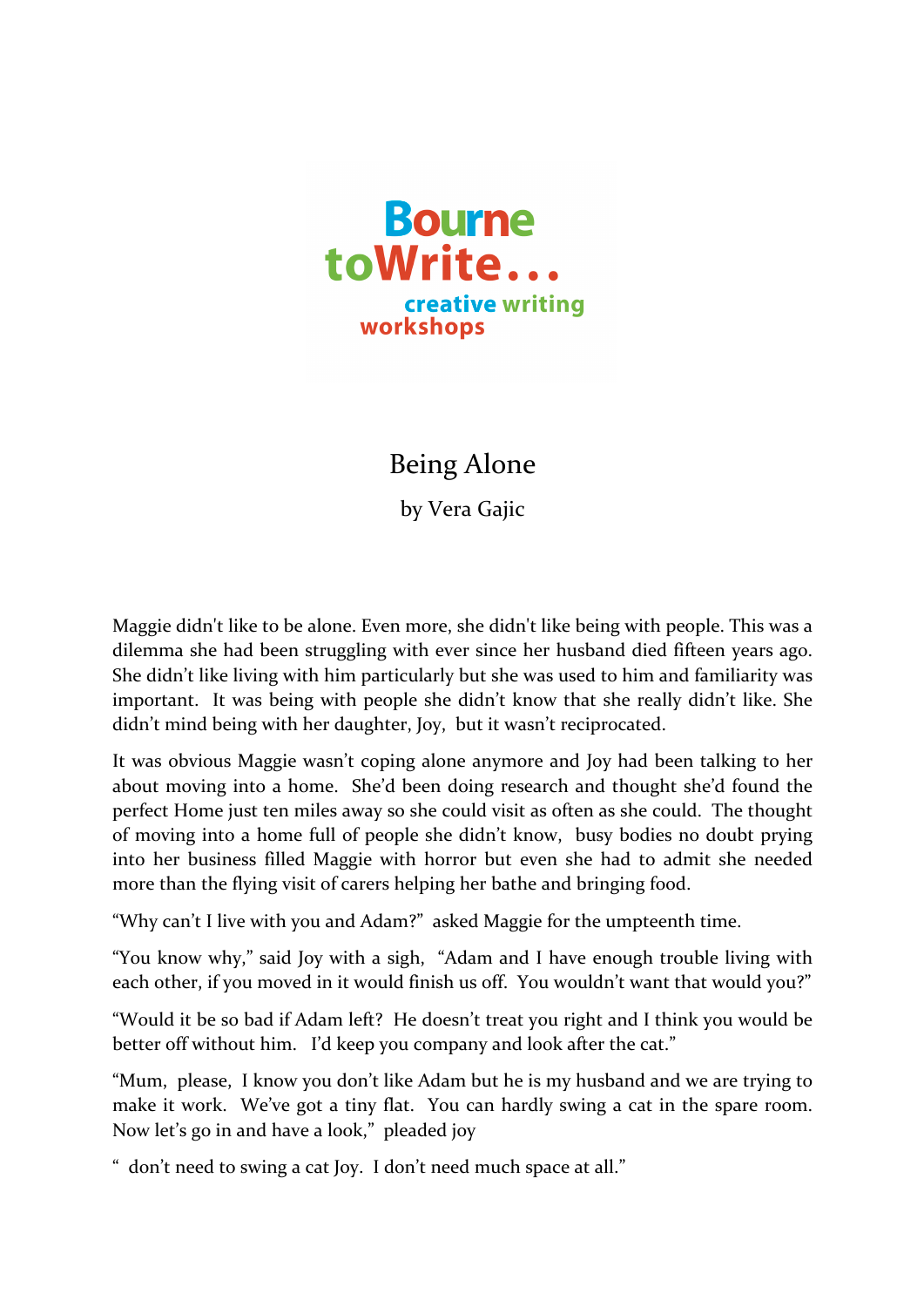They were sitting in the car park and even from there Maggie could feel the old people 'institutionalness' of the place. She wasn't sure what it was, maybe the key number pad on the door or the blue trimmings round the small windows. A cheap nineties building, she could tell the rooms would be small and poky.

Maggie was not giving up, the longer she pleaded the longer she put off going into the home. 

"Its just five days Mum. They call it respite. Your carer is going away and it gives you a chance to see how you'll like it. No obligations. Now come on let's go." Joy got out of the car and walked around to her mother's side. She opened the car door as wide as it would go and got her Mum's stick out of the back but Maggie wasn't moving.

"I don't want to go."

Maggie felt like a five year old on her first day at school. Suddenly a memory came flooding back. She was peeling Joy off her legs and trying to offer her hand to a teacher but Joy kept a firm grip on Maggie's skirt and wasn't letting go. Maggie had hobbled into the school hall with Joy attached to her legs and standing on her feet. Finally inside Maggie and the teacher had prized open Joys fingers and Maggie ran out of the school, late for work, with Joy's screams ringing in her ears.

"I was just thinking of your first day at school," said Maggie.

"Oh yes," said Joy, "I remember that. I hated you for a long time after that."

"So you know how I feel."

"Mum, I was five years old! I suppose you could say it was divine retribution," said Joy with a wry smile.

"That's cruel Joy – I had to send you to school."

"And I have to send you to a care home. Come on, up you get," said Joy hauling Maggie her out of the car seat and peeling her hands off the seat cover.

\*\*\*

Five days later Joy was back in the car park. She was dreading going in to see how her Mum had got on. She'd not spoken to her at all, the staff had said it was a good idea to have a complete break otherwise Maggie would have rung every hour and that wasn't respite. She could imagine the fury on her face. Maybe she wouldn't speak to her for the next few days, much as Joy had done until she started to enjoy school and loved it more than home. Now that would be a turn up for the books thought Joy.

Joy edged around the corner of the communal living room hoping to see her Mum before she was spotted.